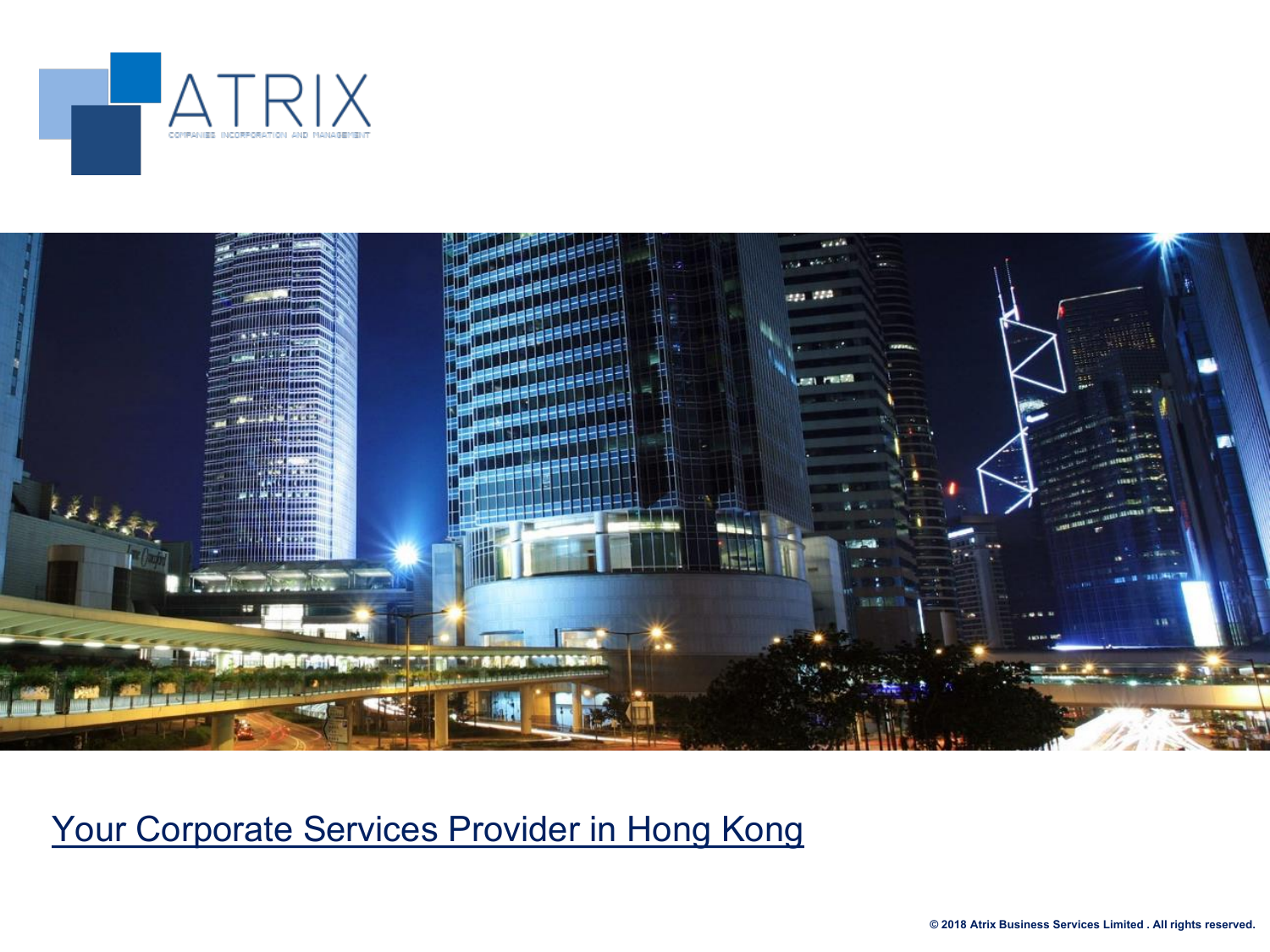## Synergies, Ambition, Relationship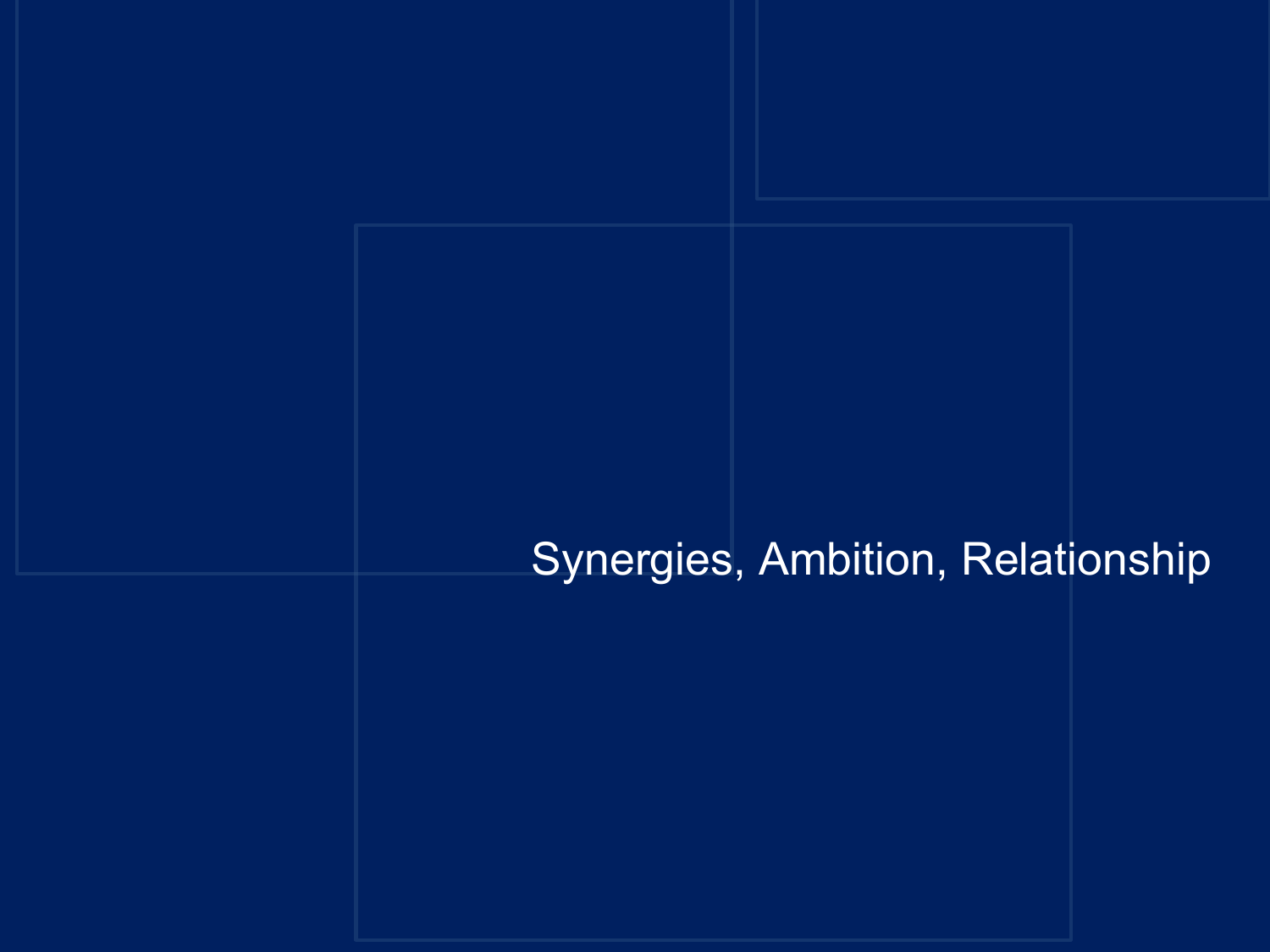## About Atrix

- Local Expertise, Global Mindset Atrix Business Services Limited ("Atrix") is an independent corporate service provider in Hong Kong, delivering a broad range of services tolocal, China and international clients.
- From 2018, Atrix extended its services level to become a more efficient, reliable and client-oriented corporate service provider; offering quality services and expertise based on its years of experience in the Asia Pacific region.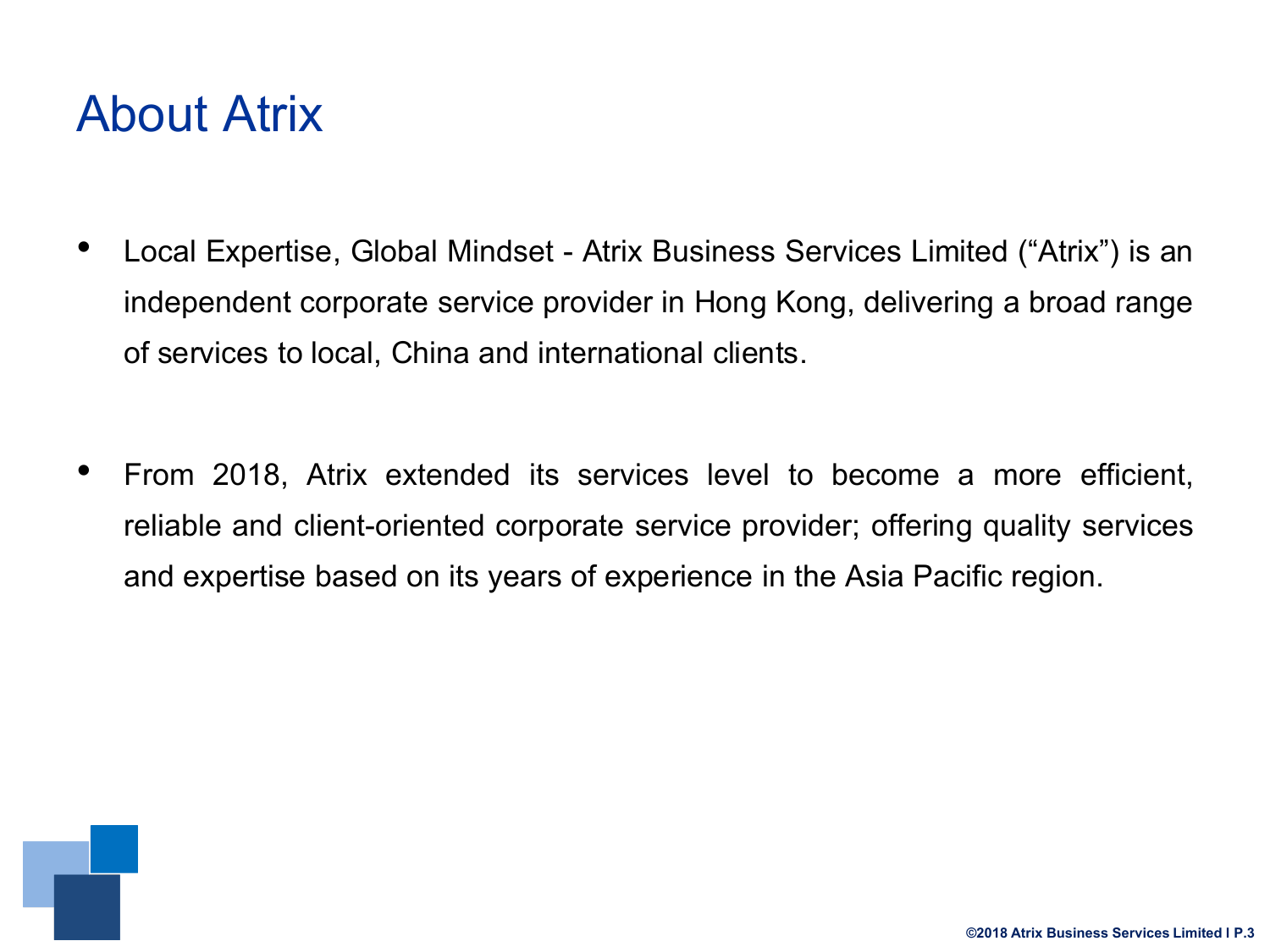# Qualification Background



Hong Kong Institute of **CPA** Form Kong Institute of 香港會計師公會







**ACCA** Think Ahead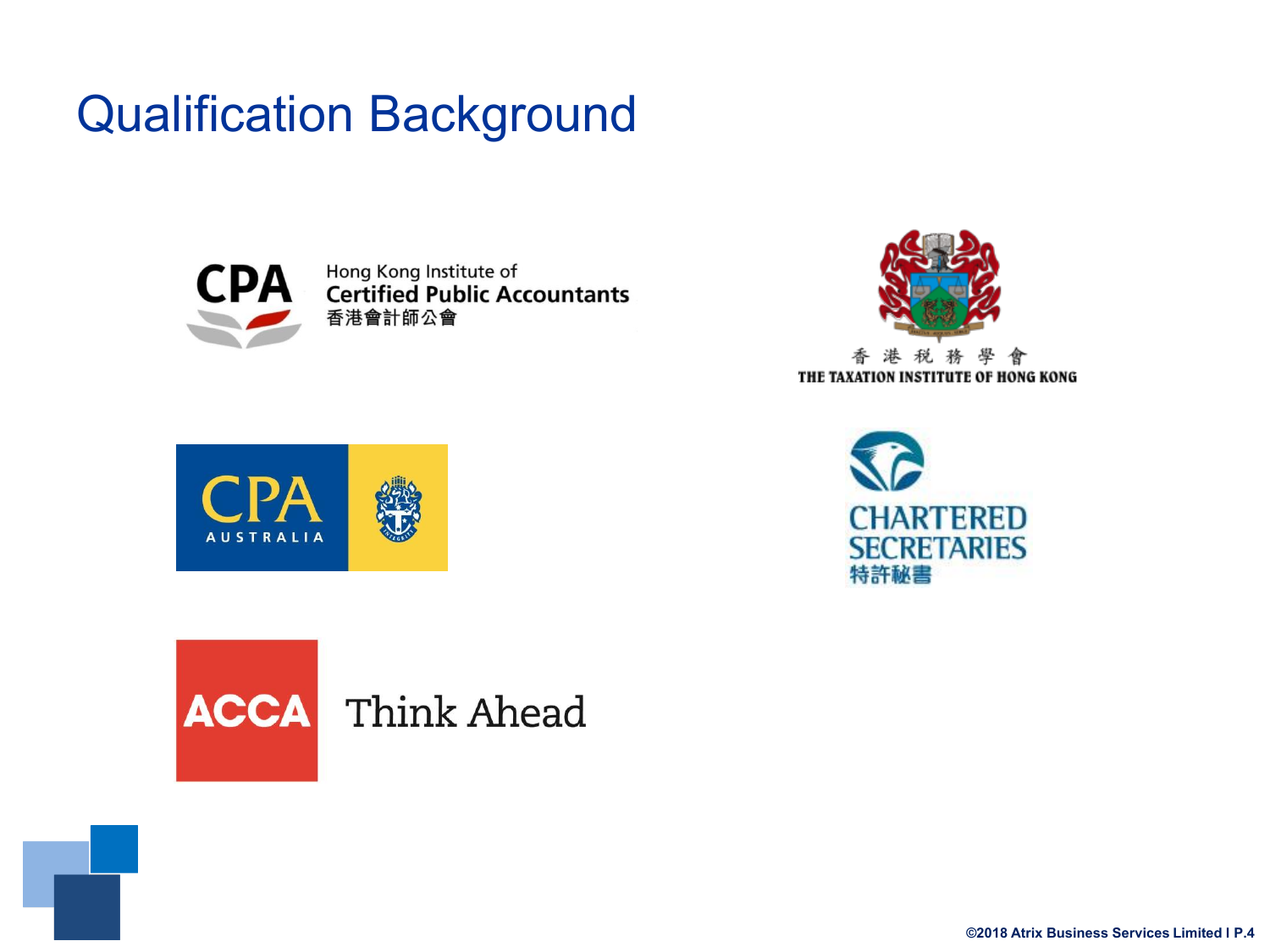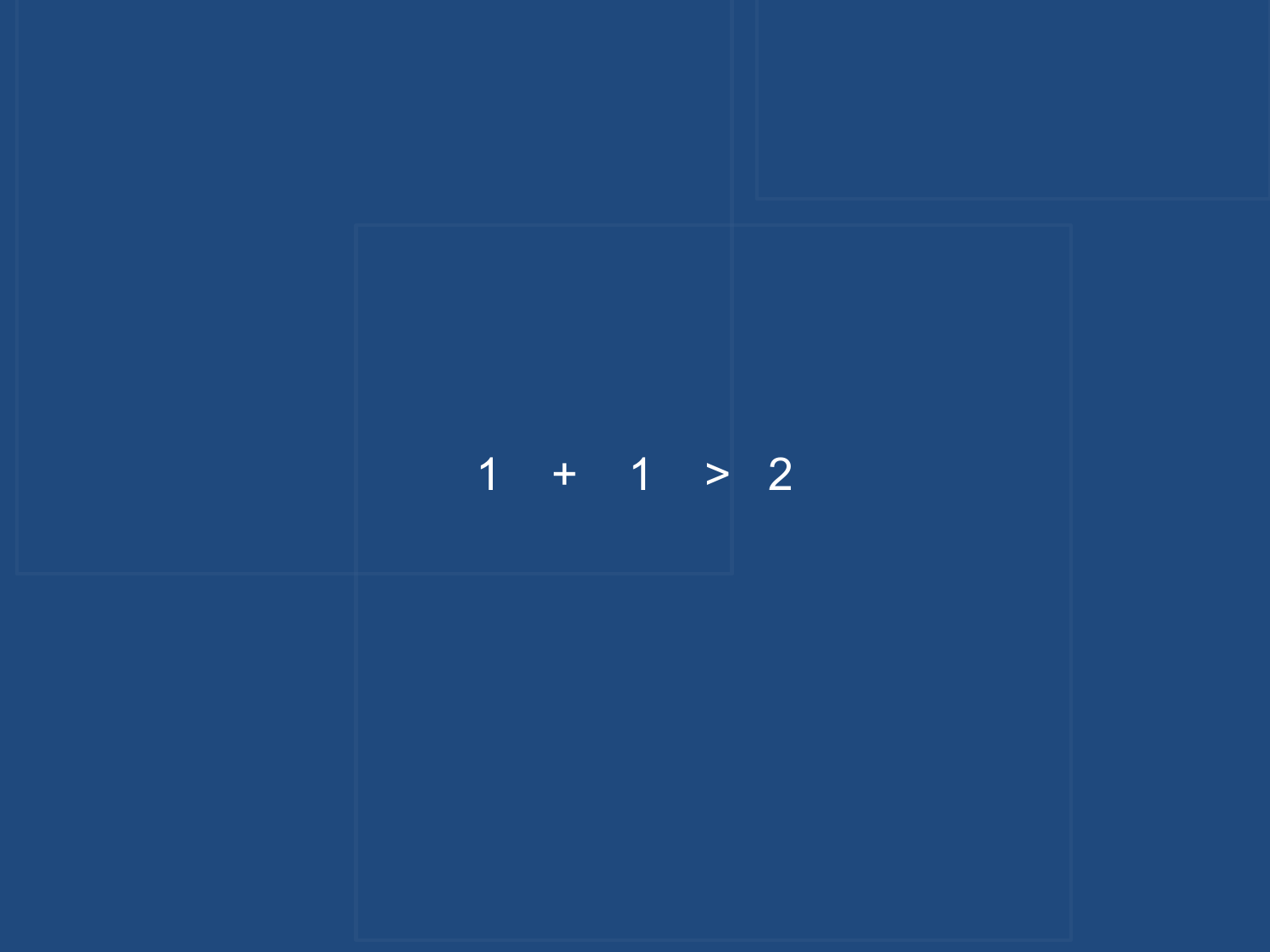## We Help Every Stage of Your Business

### **Launch your Startup**

- **Atrixas your corporate service provider offer corporate solutions and services to your startup entity.**
- 

#### • **Critical stage of your business cycle by generating a consistent**

**Growth and Establishment**

**source of income.**

• **Atrix's business and administration services would be your choice acting as an outsourced business partner to enhance your time on management and retaining good relationship with your** 

**customers.**

#### **Business Expansion**

• **Your business has now firmly established its presence within the industry. Here you might start to think about capitalizing on this certain level of stability by broadening your horizons with expanded offerings and entry into new markets.**

• **Atrixand its synergy networks to your expansion planning processes in Asia are capable to providing solution for example, foreign investment in China.**

#### **Maturity and Exit Strategy**

- **Having navigated the expansion stage of the business lifecycle successfully, your company should now be seeing stable profits year-on-year.**
- **It could be said that entrepreneurs here are faced with two choices: push for further expansion, or exit the business.**
- **Our professional team is able to provide a full picture of your business for your decision.**

#### **Seed and Development**

• **Before your startup, you've got your ideas and advice from friends, partners and professional.**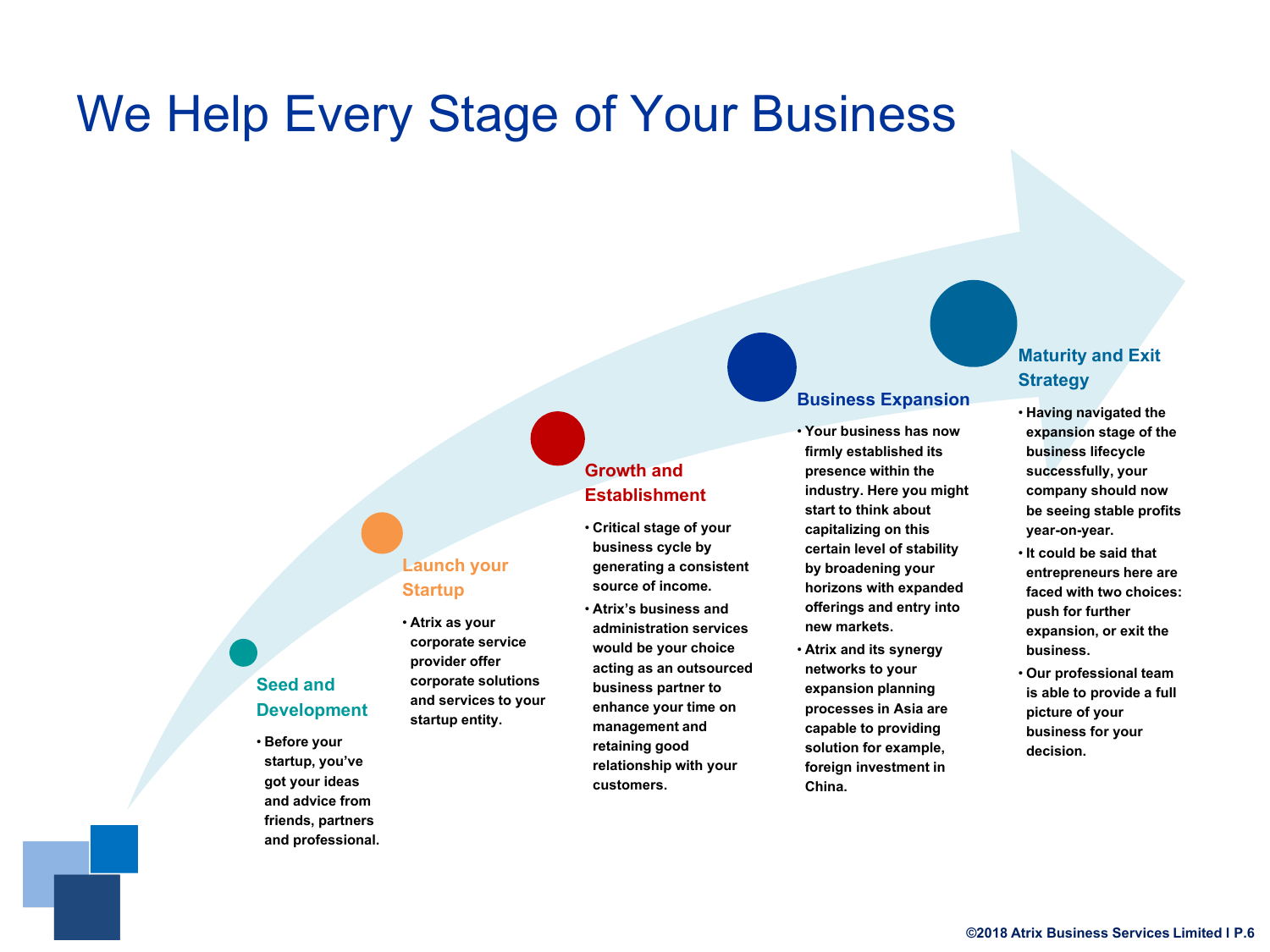## Our Scope of Services

### Companies Management

- Company Formation and Business Establishment
- On-going Company Secretarial Services
- Corporate Governance Solution
- Deregistration and Liquidation

### Business and Administration

- Accounting and Bookkeeping
- Corporate Bank Account Opening
- Trading Support
- Documents Certification and China Attestation
- Payroll and Administration
- IP Protection

## Hong Kong Taxation

- Corporation Tax
- Individual Tax
- Tax Filing and Computation
- Field Audit Support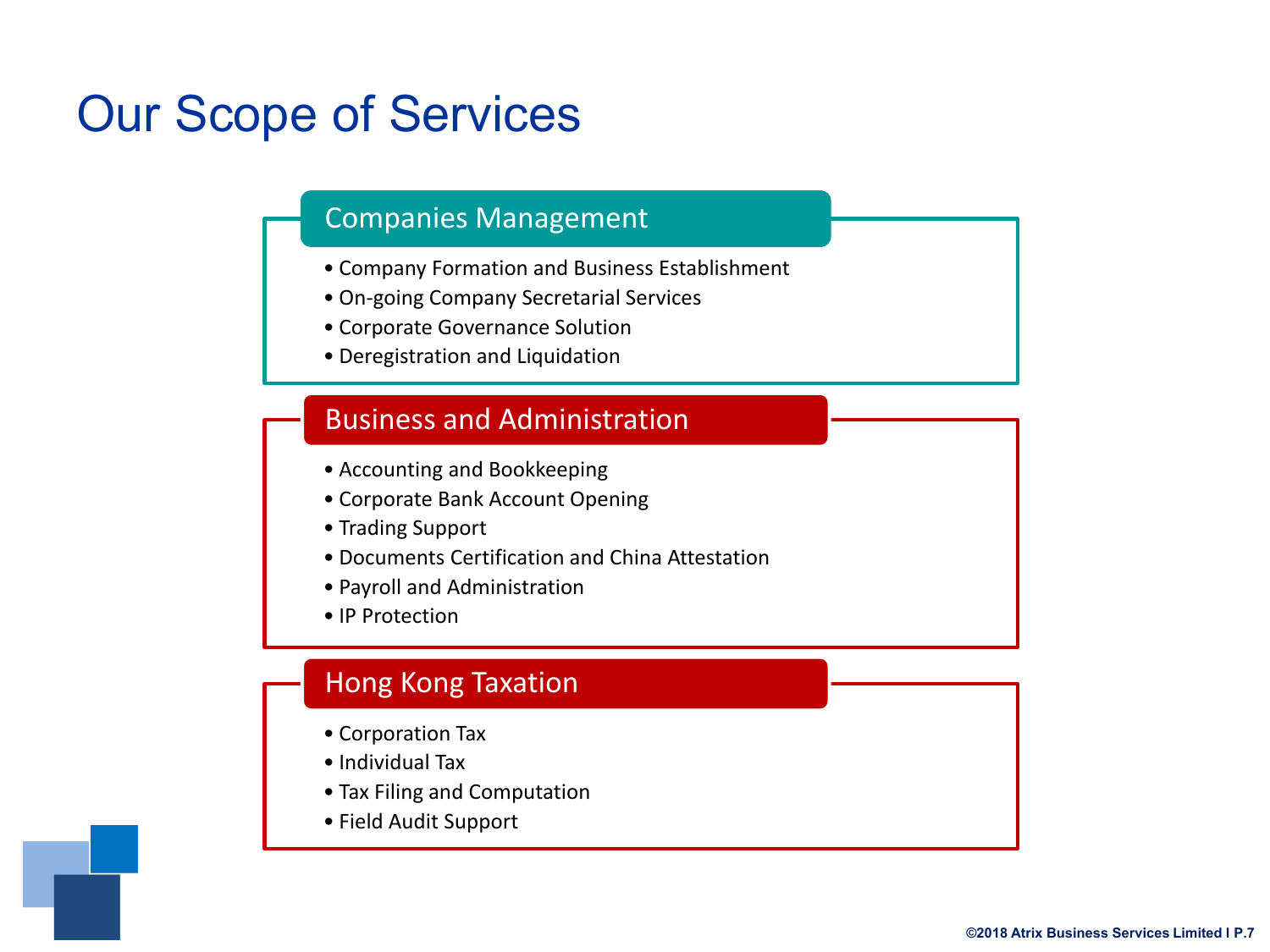## Our Scope of Services

### China Services

- Entry Strategies
- Entity Establishment Solution
- HR, Accounting and Tax
- Operation and Controls
- Expansion and Exit

### Corporate Consultancy

- Business Process Review
- Compliance and Risk Controls
- Corporate and Financial Due Diligence
- Business Exit Strategy

### IT Supports and Others

- IT and Networking Solution
- Online Payment Gateway
- Call and Fax Forwarding